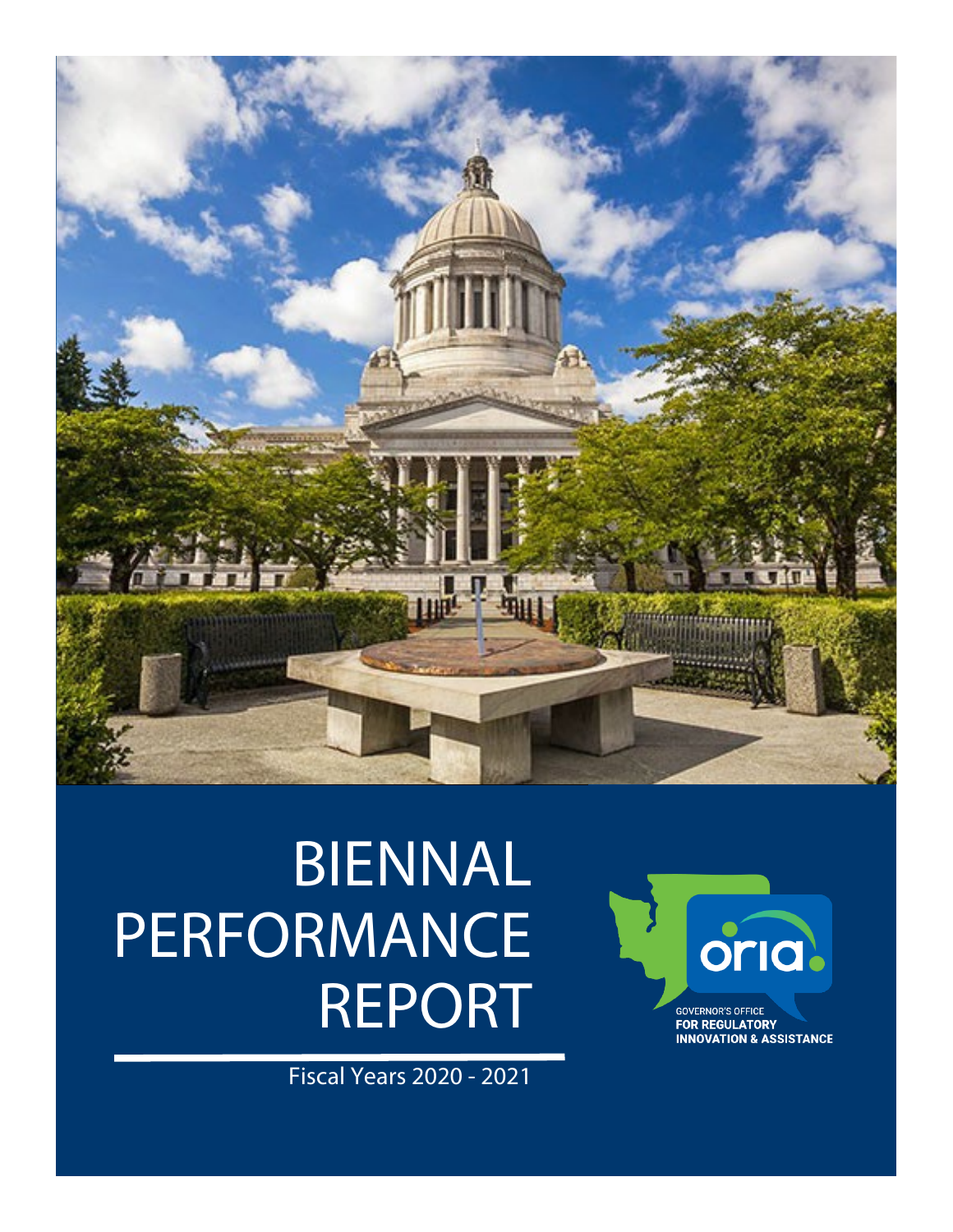# Governor's Office for Regulatory Innovation and Assistance

P.O. Box 43125 Olympia, WA 98504

[www.oria.wa.gov](http://www.oria.wa.gov/)

800-917-0043 or 360-725-0628

To obtain this document in an alternate format, contact the Governor's Office for Regulatory Innovation and Assistance.

September 2021

ORIA- 21- 001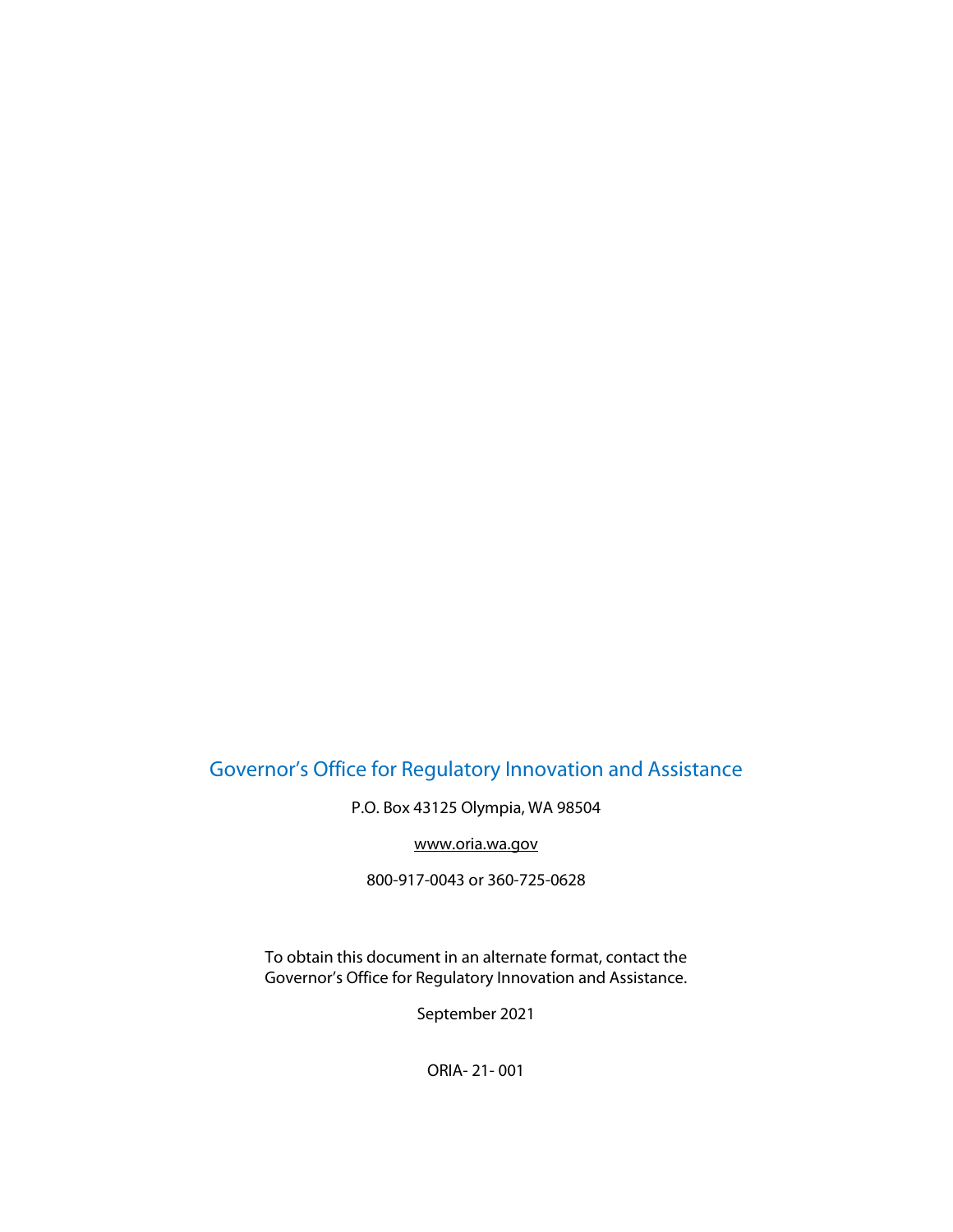# **Table of Contents**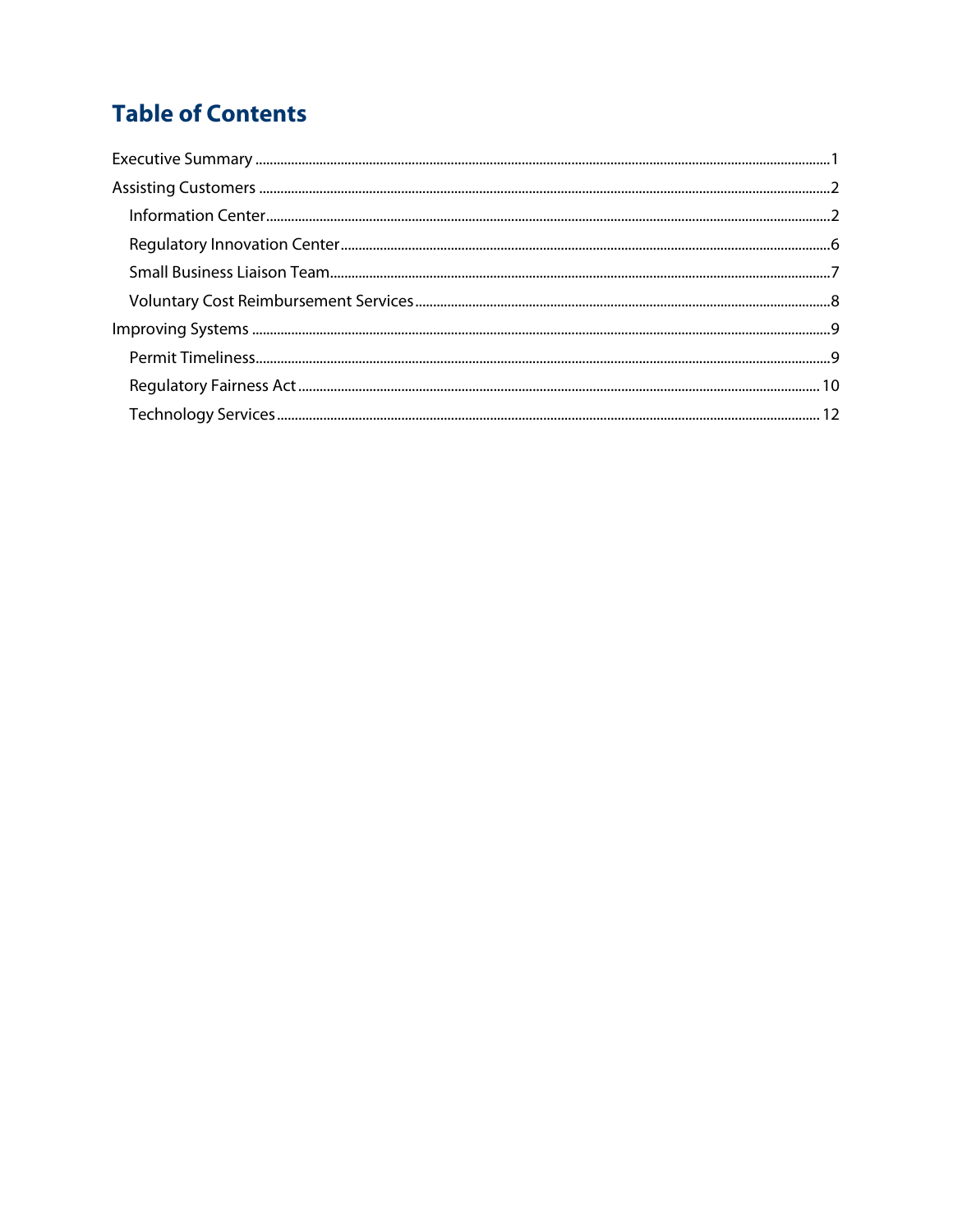# **Executive Summary**

The year 2020 was anything but ordinary. The Governor's Office for Regulatory Innovation and Assistance (ORIA) helped ease the struggles for small businesses and Washingtonians during the pandemic by combining resources to get people the information they needed. Nearly every customer request for assistance from March through June 2020 was COVID-19 related. There was another spike in COVID-19 associated requests in the late fall and winter of 2020.

To meet increased customer service demand, ORIA temporarily re-tasked staff. The customer support specialists in the Information Center answered common questions quickly, while ORIA's regulatory consultants assisted with more complex COVID-19 related questions.

During this time, ORIA joined the State's Emergency Operations Center's Joint Information Center to stay current on rapidly changing regulatory requirements. By joining the JIC, ORIA staff were equipped with the latest information to relay to Washingtonians. It also provided the opportunity for ORIA to contribute to the JIC. ORIA aided with contact information for local jurisdictions and non-profit organizations so the JIC could immediately start communicating with business communities.

In addition to helping people get the information they needed during the pandemic, ORIA helped customers and improved systems in the following ways.

## Assisting Customers

ORIA's Information Center responded to 16,800 inquiries about environmental, regulatory, and business licensing or requirements. This volume increased by 119% from the previous performance period. Live Chat was predominately the most popular method for assistance.

ORIA's Regulatory Innovation Center helped various people and companies navigate Washington's environmental and business regulatory systems. In all, ORIA regulatory consultants assisted 27 requests, all requiring varying complex research, analysis, and engagement levels to help customers.

ORIA implemented several new features on the **business.wa.gov** website to help small businesses. One unique feature was a "Cities Filter" where visitors could select any number of Washington state cities and the site content would adjust accordingly to focus on the visitor's geography of interest.

Additionally, in-person small business workshop events were suspended when the pandemic hit. However, the content was created for an online seminar focused on COVID-19 requirements and resources. Over 1,800 people attended workshops from May 2020 through June 2021.

## Improving Systems

ORIA regulatory consultants continued to support agency implementation of the Regulatory Fairness Act, which requires agencies to consider mitigating impacts to small businesses during the rulemaking process. ORIA's efforts have led to significant improvement in agency compliance with the Act's requirements. In addition, ORIA regulatory consultants continued to help make permit performance data readily accessible, helping to make government accountable for excellent customer service and timeliness as directed by the legislation on permit timeliness.

ORIA continued to use technology to enhance services, including increasing the use of open-source tools, when possible, to reduce expenses and allow other organizations to adopt the technology freely.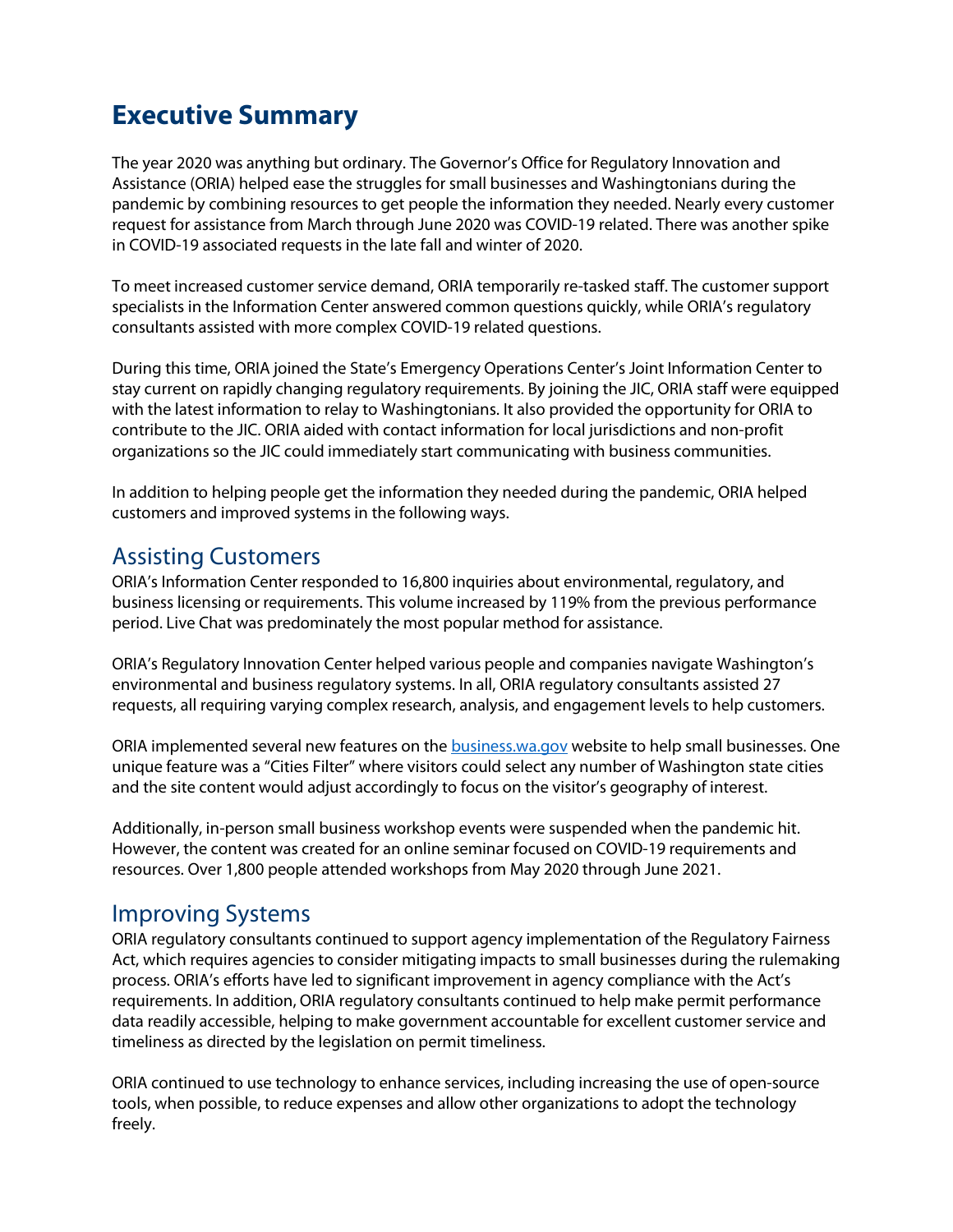# **Assisting Customers**

# Information Center

The ORIA Information Center provides free help for citizens and businesses to better understand and navigate Washington's regulatory processes. The Information Center answers questions about local, state, and federal permits, regulatory requirements and investigates project-specific issues. We also connect customers to experts at regulatory agencies and refer more complex requests to our Regulatory Innovation Center.

ORIA responded to 16,800 inquiries about environmental, regulatory, and business licensing or requirements during the performance period. This volume increased by 119% from the previous biennium. As with assistance centers at other Washington state agencies, ORIA was very busy during the COVID-19 crisis. ORIA temporarily re-tasked regulatory consultants to meet the increased customer service demand. Customer support specialists in the Information Center answered common questions quickly, while regulatory consultants in the Regulatory Innovation Center assisted with more complex COVID-19 related questions.

Nearly all the requests received from March through June 2020 were COVID-19 related. There was another spike in COVID-19 associated requests in the late fall and winter of 2020. During these peak times, the regulations changed rapidly. ORIA joined the State's Emergency Operations Center's Joint Information Center to stay updated on the fast-changing regulatory requirements. Not only did this provide access to information, but ORIA was also able to contribute to the JIC by providing contact information for local jurisdictions and non-profit organizations. This support helped the state government communicate with the business community. ORIA also coordinated with the newly formed JIC Response Center and the Governor's Office call center to ensure consistent and accurate services.

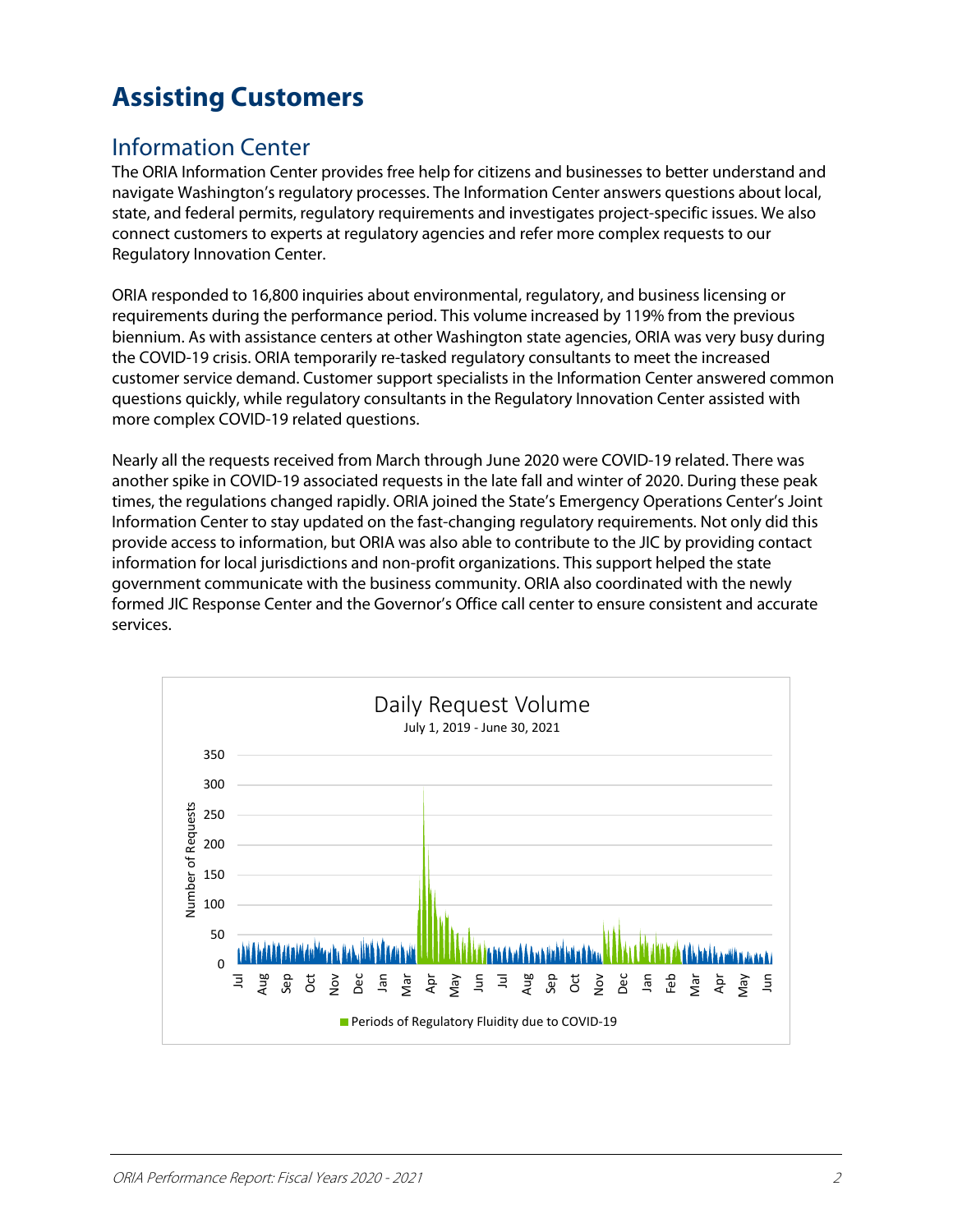## How do people contact ORIA?

The chart below shows the main ways people contact ORIA for help.



## Customer Requests by Method

Live Chat continues to be the most popular method to support customer requests, with 13,332 sessions occurring during the performance period. This popular method of service excelled during the early days of the pandemic. Phone service was suspended for several weeks at the onset of the pandemic because the call volume was too high for staff to keep up. Live Chat enabled ORIA to continue providing real-time support for Washingtonians during that time.

## Types of Inquiries Received

During the performance period, ORIA responded to 15,835 (or 94.2%) inquiries about business-related topics, 572 (or 3.4%) inquires related to environmental regulations, and 393 (or 2.3%) other regulatory questions. Typically, the Information Center answered most questions directly, with the rest requiring more research. The goal was to quickly connect the customer with the right subject matter expert and follow up later to ensure the customer was satisfied with the assistance received for questions that could not be answered directly.

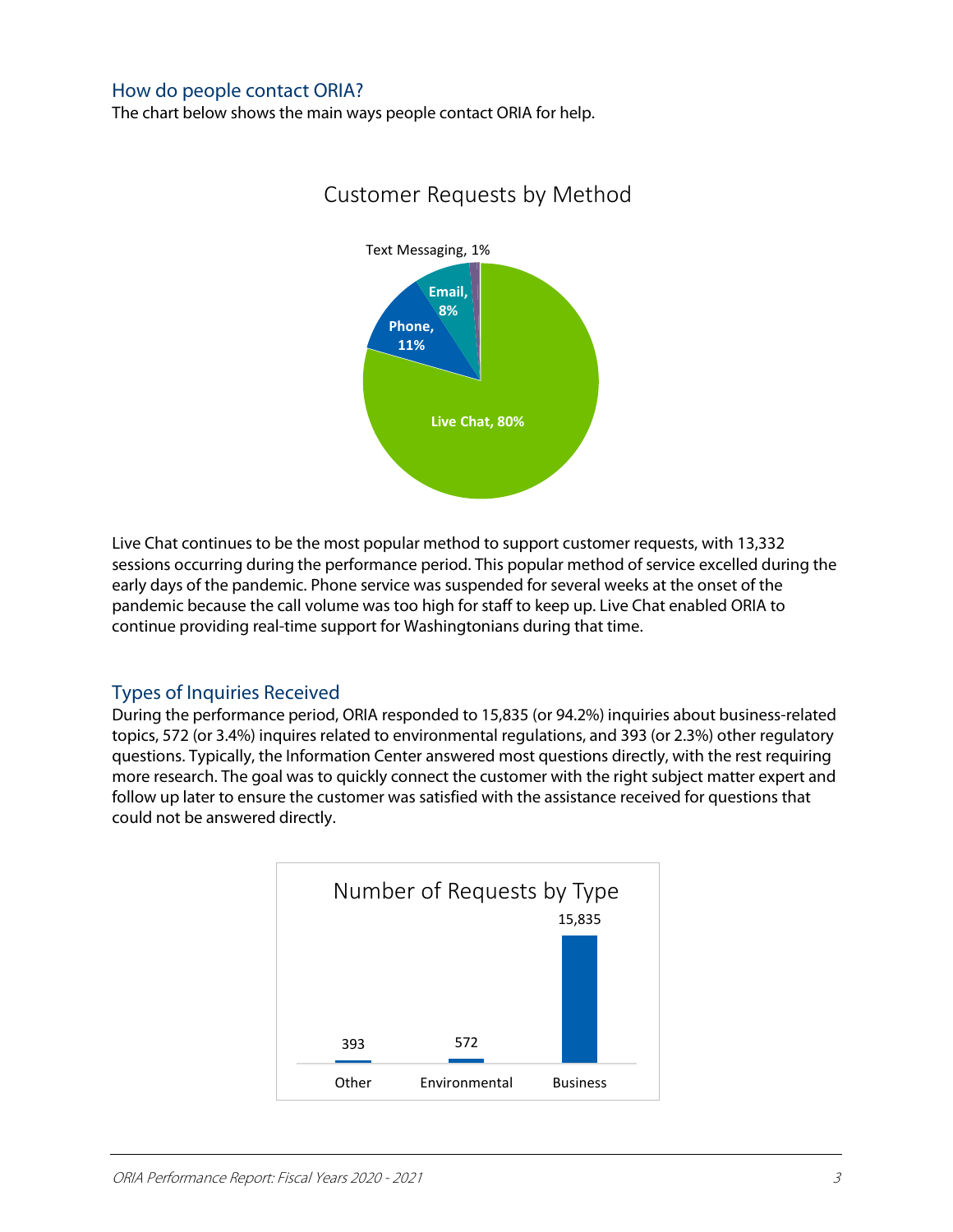Here are a couple of the typical business questions the Information Center received:

- As an employer, how do I open employee accounts for workers' compensation and unemployment insurance to make the required contributions?
- I am an out-of-state business, and I want to do business in Washington. What are the registration requirements?

Other typical business-related questions received included:

- How to choose a business structure.
- How to register and license a business.
- Where to apply for a business license.
- Where to register a corporate entity.
- How to renew a business license.

ORIA tracks the trending questions and supports a "Frequently Asked Questions" section on the [oria.wa.gov](http://oria.wa.gov/) and the [business.wa.gov](http://business.wa.gov/) websites to help online customers quickly find answers for usual questions. In addition, the Information Center created information checklists on trending topics that allow staff to provide accurate and detailed responses quickly.

#### Responsiveness

The Information Center's goal is to give prompt and accurate information and answer most customer questions within 24 hours. Other agencies may be incorporated into the response process for more complex questions, resulting in extended time frames.



Note: May not add up to 100% because of rounding.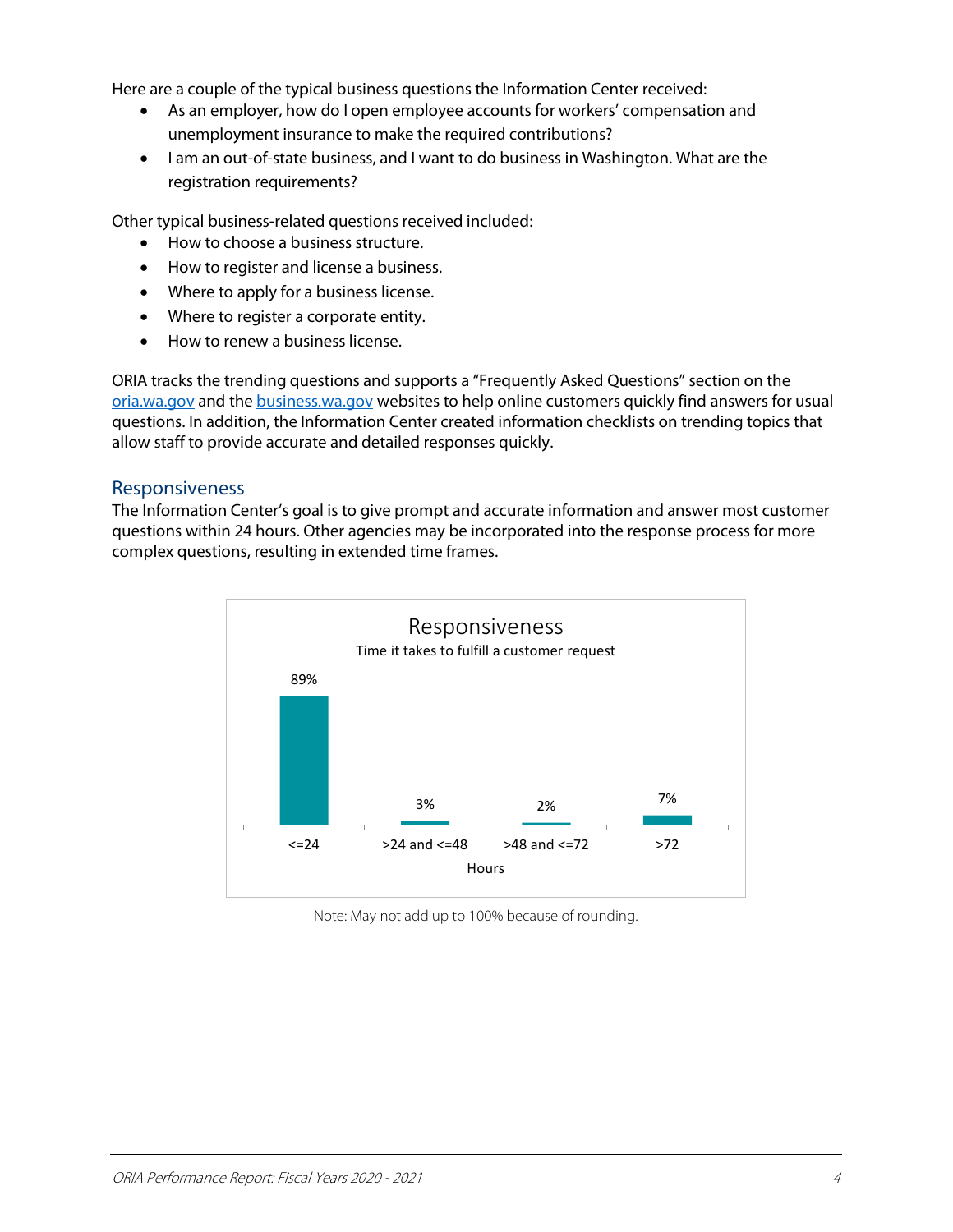## What Customers are Saying

Here is what some of the over 16,800 customers served had to say:

You were most helpful. We were able to setup our business, we have our ID, and are operating. Life is good, the trees are growing (FYI we have a tree farm). Again, think you for help.

You are a hero and I thank you for everything you found. They do look like the people we need to contact. I appreciate your help!

Thank you for this wonderfully clear and informative email and for directing me to the Small Business Guide. I really appreciate your time and expertise.

I was able to submit a JARPA and your guidance helped out a lot. The app itself had a lot of help itself as well and I was able to complete it with no problem. I really appreciate your help through the submittal process!

I can't tell you how comforting it was to talk with you, since I was almost in tears over the situation. Thank you for your clear and concise answers and help. It was a pleasure talking with you and you made my day.

I just wanted to say THANK YOU so much for your amazing website, if you only knew how much this helped me, I wish every state did this. 5 plus stars!!!

Thank you so much for your answer!! All information is very helpful, and it is exactly what we need to start!

my questions was the most timely and thorough response I have ever had from a government agency. You answered my questions with answers that were complete and understandable. Thank you so much for the work you do and the conscientious pride you take in your work.

I have to say that your response to

Greetings! I am a City of Olympia employee working from home and I am impressed with the resources and support you have made available. Thank you!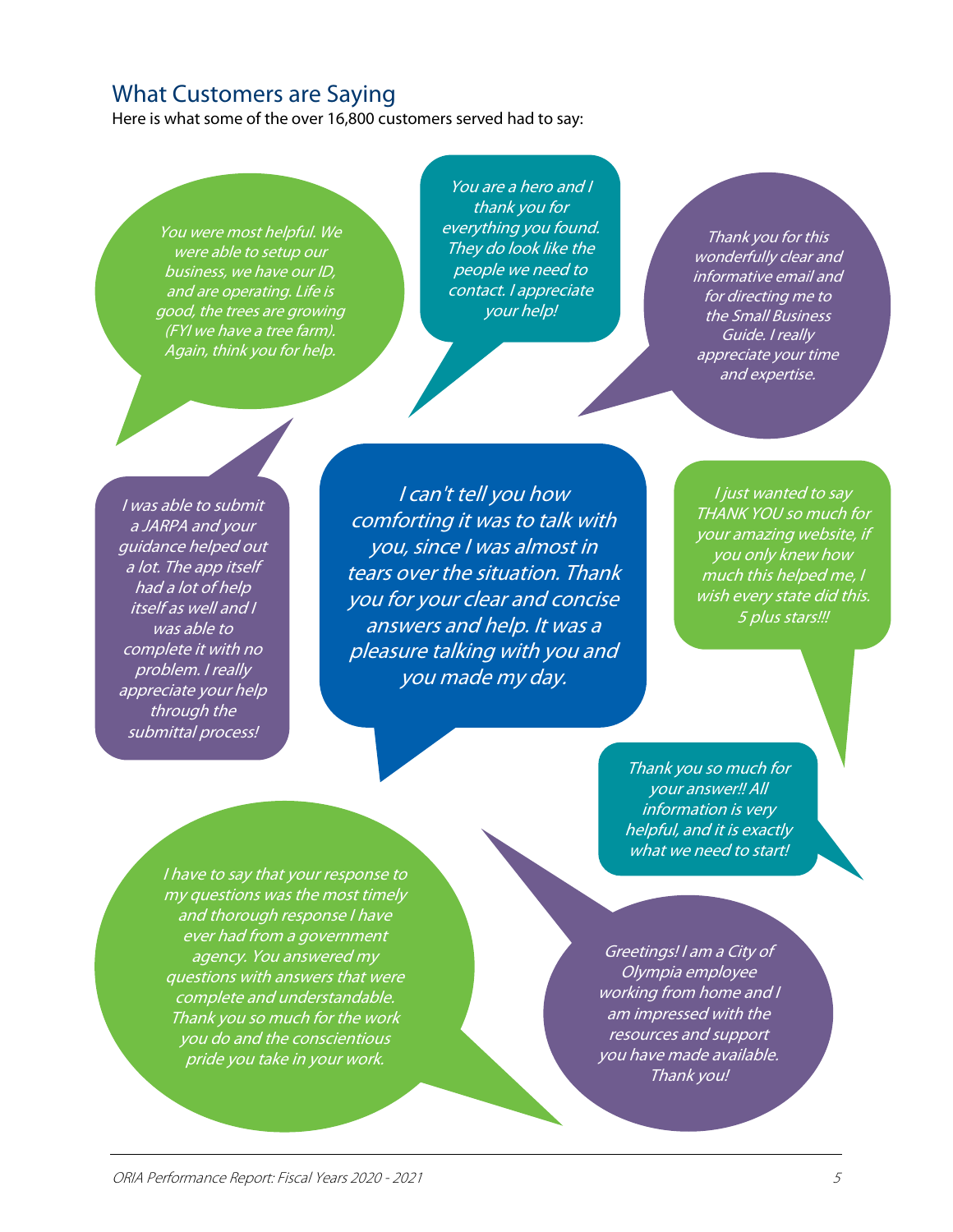# Regulatory Innovation Center

ORIA's Regulatory Innovation Center helped various people and companies navigate Washington's environmental and business regulatory systems. Though the pandemic affected operations in many ways, regulatory assistance continued. Requests for assistance can come from various sources, including citizens, businesses, industries, local government, state and federal agencies, legislators, or the Governor's Office. ORIA handled 27 complex requests during the performance period.

Of these 27 requests, one was to help a local public works department set up an open line of communication with a federal agency to discuss a road construction permit. Another request involved supplying policy and technical assistance for a project proponent looking to redevelop two brownfield sites. Similarly, other requests involved projects already under environmental review, where project proponents sought regulatory support from ORIA.

A handful of requests were from prospective business developers evaluating many states, including Washington. ORIA regulatory consultants provided general permitting guidance for the developers, which helped them navigate the conceptual stage of selecting a site. Another request came from a fellow state agency that wanted help understanding the effects of newly enacted legislation. The legislation banned Atlantic salmon net pens, and the agency had just received a project proposal from Chile for commercial aquaculture in state waters. ORIA regulatory consultants provided the state agency technical guidance on the effects of the newly enacted legislation.

These examples show the wide range of service ORIA regulatory consultants provided and the varying complex research, analysis, and engagement levels to help customers.

In addition to helping customers, ORIA regulatory consultants coordinated across state agencies to help the government work better for Washingtonians. Regulatory consultants continued working with agencies during the biennium to support the Joint Aquatic Resources Permit Application form, collaborate on Permit Timeliness implementation, report on the effects of Significant Legislative Rules legislation, and help agencies implement the requirements of the Regulatory Fairness Act.

Please see the [Improving Systems](#page-11-0) section of this report to read more about ORIA's efforts during the performance period with [Permit Timeliness](#page-11-1) and th[e Regulatory Fairness Act.](#page-12-0)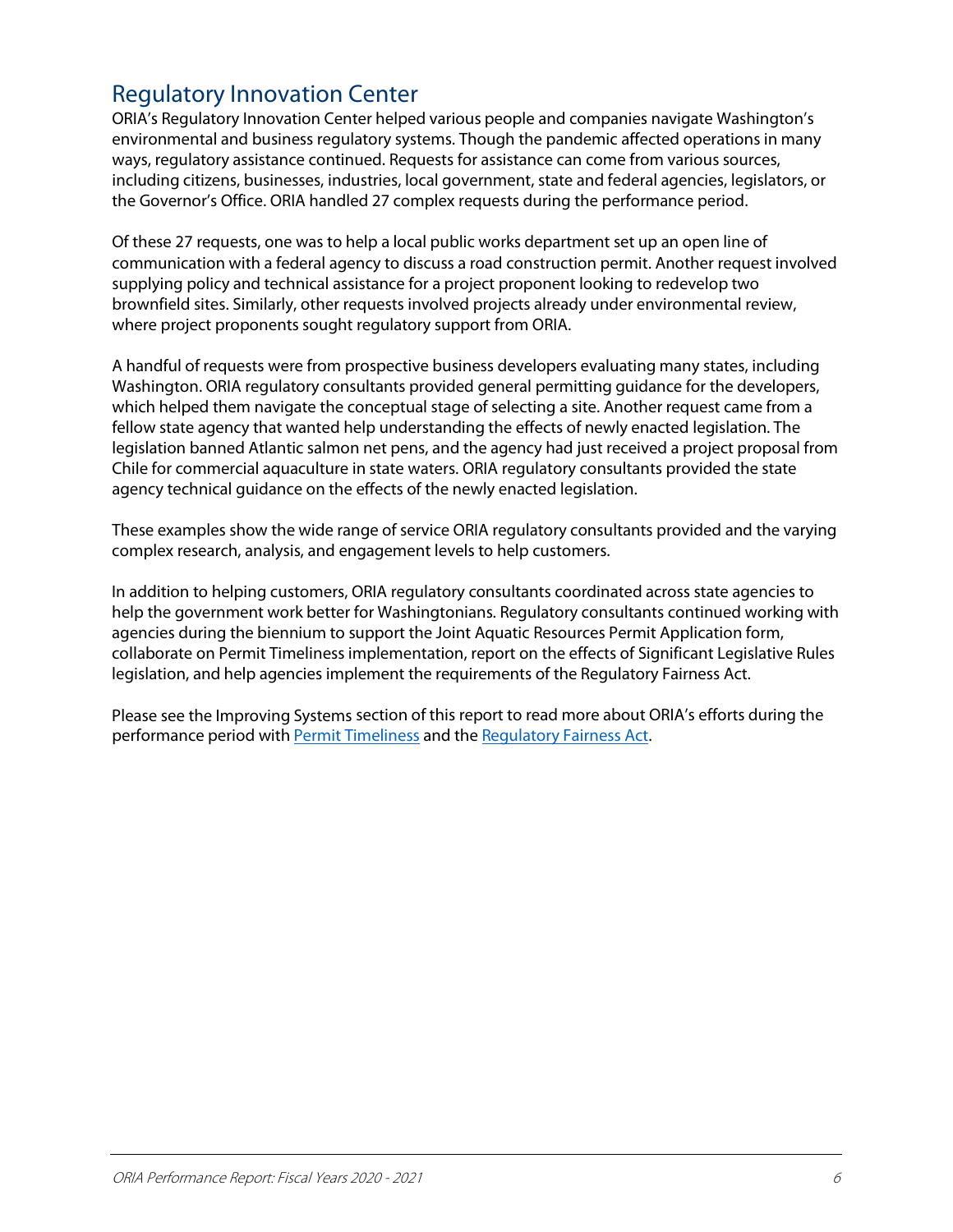# Small Business Liaison Team

Representatives from more than two dozen state and federal agencies serve on the Small Business Liaison Team, led by ORIA under Executive Order [12-01.](https://www.governor.wa.gov/sites/default/files/exe_order/eo_12-01.pdf) Working together, member agencies aim to make it easier to do business in Washington State. The agencies take part in outreach to small businesses and collaborate to develop tools that help companies understand regulatory requirements. The Liaison Team also works closely with non-profit organizations that support businesses to make business owners and managers aware of available free (or low-cost) tools and resources.

Resources the Liaison Team has developed include the following:

- Business.wa.gov website
- Directory/Contact Sheet
- Washington State Small Business Guide
- Webinars
- Pre-recorded videos
- Road Map for Starting a Business

Most state agencies have some form of customer support through in-person help desks, call centers, or email, but on occasion, customers need additional assistance. To ensure businesses can get help with more complex requests, a directory of Liaison Team members is available on **business**.wa.gov.

## Small Business Guide



The Washington State Small Business [Guide](file://encmsoly1024.eclient.wa.lcl/gov/govhome$/DanM075/ORIA/business.wa.gov/guide) is a work product of the Liaison Team and is maintained by ORIA. The Guide supplies helpful information, links to valuable resources, and outlines the steps for starting and operating a business. It includes sections to help inform how to plan, run, grow, or close a business.

Subject matter experts from the Liaison Team improve the Guide's English version through quarterly reviews and updates. ORIA coordinates the

revision process, integrates the changes, and publishes the Guide i[n HTML](http://www.oria.wa.gov/smallbusinessguide) and a downloadable PDF (for offline viewing or printing) in [English,](https://www.oria.wa.gov/Portals/_oria/VersionedDocuments/Business_Publications/small_business_guide.pdf) [Spanish,](https://www.oria.wa.gov/Portals/_oria/VersionedDocuments/Business_Publications/sbg_spanish.pdf) [Russian,](https://www.oria.wa.gov/Portals/_oria/VersionedDocuments/Business_Publications/sbg_russian.pdf) [Korean,](https://www.oria.wa.gov/Portals/_oria/VersionedDocuments/Business_Publications/sbg_korean.pdf) [Vietnamese,](https://www.oria.wa.gov/Portals/_oria/VersionedDocuments/Business_Publications/sbg_vietnamese.pdf) an[d Chinese.](https://www.oria.wa.gov/Portals/_oria/VersionedDocuments/Business_Publications/sbg_chinese.pdf) The non-English translations of the Guide were all updated in June 2021 for consistency with the latest English version. Downloads of the Guide in PDF format occurred 27,114 times during the performance period.

ORIA publishes the HTML version using Application Programming Interface (API) technology. This approach makes the Guide available to multiple websites using a sole source kept by ORIA. The Guide is currently available in HTML on these sites: [business.wa.gov,](http://business.wa.gov/) [oria.wa.gov,](http://oria.wa.gov/) and [omwbe.wa.gov.](https://omwbe.wa.gov/)

First written in 2012 and currently available in six different languages, the Guide has become a mainstay of knowledge and information for Washington State businesses. Each agency on the Liaison Team has links to the Guide from their websites.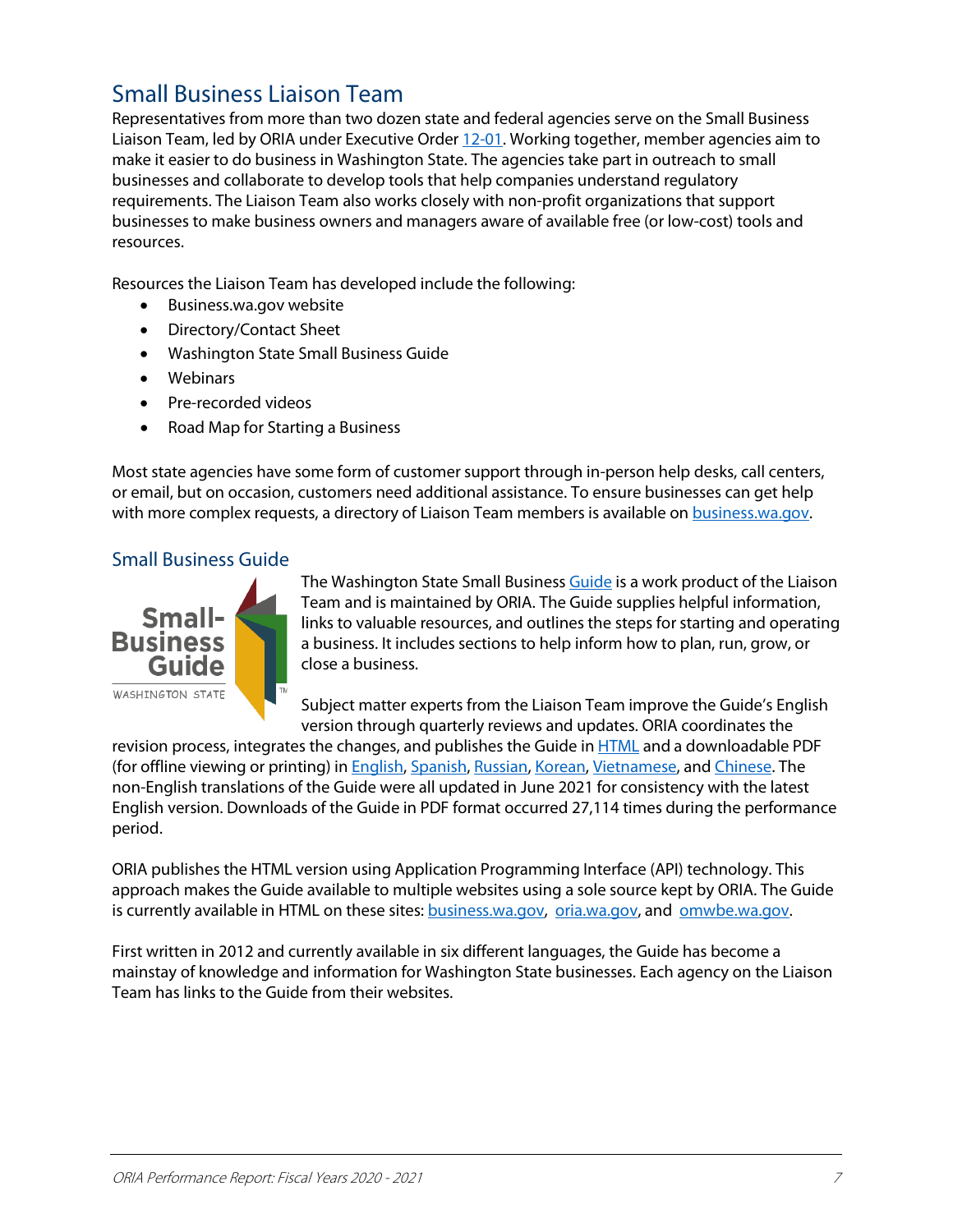## Small Business Requirements and Resources Workshops

Small Business Requirements and Resources Workshops were initially offered in 2019 through a joint agency venue. The workshops were live, "in-person" events sharing important regulatory information for small businesses. Among the topics were how to get regulatory help, workplace safety, unemployment benefits, paid family and medical leave, and tax-related information.

The SBLT suspended in-person events and expanded webinars when the pandemic hit. The content was created for an online seminar on COVID-19 requirements and resources. Other online workshops included the following topics:

- COVID-19 workplace safety and mandatory requirements for employers
- Unemployment benefits for workers displaced by COVID-19
- Tax deferrals offered due to COVID-19
- COVID-19 requirements for customers
- Employer assistance program from LNI
- Worker's compensation claims
- Operating during the "Phased Opening Approach"

Over 1,800 people have attended workshops from May 2020 through June 2021. From May to July 2020, webinars were held at least weekly, with 718 businesses taking part in the webinars. Two webinars were offered in Spanish. In 2021, the webinars were expanded to include additional topics on starting and growing a business." The "Start a Business" online seminar was viewed 612 times in the first two months. In the first month, the "Grow Your Business" online seminar was viewed 220 times. These webinars were also available as recorded videos to be viewed at any time.

## Voluntary Cost Reimbursement Services

ORIA has statutory authority to enter into voluntary cost-reimbursement agreements with applicants to recover its costs. These expenditures may be related to permit coordination or processing, environmental review, technical studies, or other reasonable and necessary direct and indirect costs that arise from agency coordination and processing of permits. During the performance period, ORIA had no voluntary cost reimbursement projects.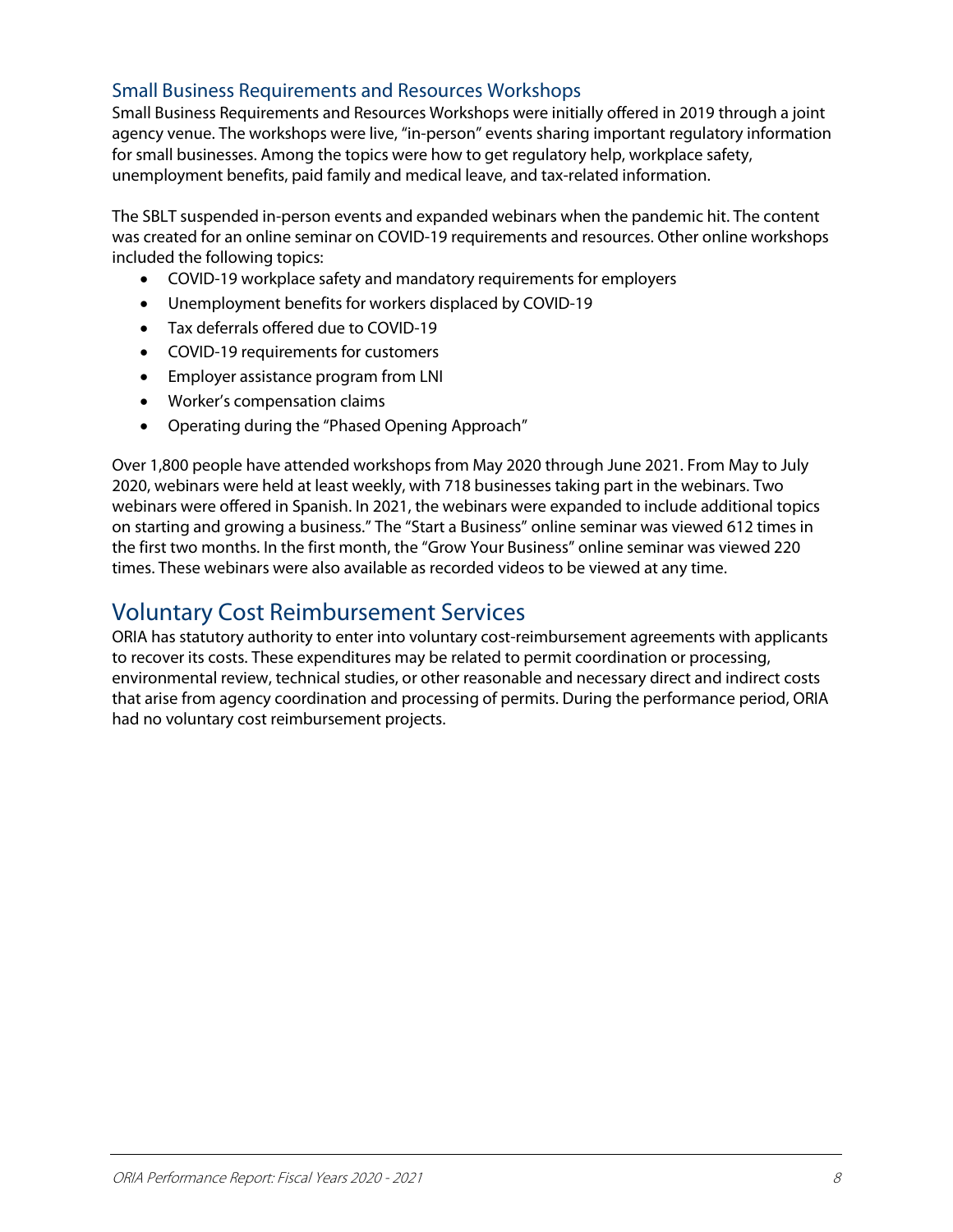# <span id="page-11-0"></span>**Improving Systems**

## <span id="page-11-1"></span>Permit Timeliness

Businesses of all sizes in Washington benefit from timely review and approval when applying for a business permit. Providing the public with better information about permit decisions can help planning and decision-making. Making permit performance data readily accessible also allows the government to be accountable for excellent customer service and timeliness.

In collaboration with 14 state agencies, ORIA's Regulatory Innovation Center has completed its sixth annual tracking of permits for timeliness of issuance on March 1, 2021. State agencies reported performance data for more than 1 million permit applications each biennium since the state legislature enacted th[e legislation](http://apps.leg.wa.gov/billinfo/summary.aspx?bill=2192&year=2014) in 2014. That breaks out to more than 500,000 permit applications agencies track every year for over 150 permit types. To prepare the most recent comprehensive progress report, published in September 2020, we compared annual results tracked by agencies from the previous two years against baseline data from 2017. In addition, ORIA and agencies identified 14 permit types as most needing improvement. The publishing of the most recent comprehensive progress report marked the final year that state law required ORIA to do so. ORIA will continue to compile and post raw performance data annually from agencies to the central repository hosted on [data.wa.gov.](https://data.wa.gov/)

Here is what our agency partners had to say:



The Department of Labor and Industries appreciates opportunities to improve the permitting processes so that we can best support our customers. It's our partnership with ORIA that has allowed us to understand areas, through the use of data, to identify important process improvements.



*Mario Cruz*

ORIA has been an excellent partner to DFW as we strive to improve our processes. When it comes to Permit Timeliness, ORIA has gone the extra mile to ensure that our processes improve every year. The ORIA staff has guided us in the right direction in regards to how we can better our permit timeliness. Based on the collaborative relationship with ORIA, DFW is currently streamlining our processes by automating our reporting system. This will save our staff many hours and simultaneously improve the time it takes for reporting.

For the most recent comprehensive progress report and other information, visit[: Permit Timeliness](https://www.oria.wa.gov/site/alias__oria/696/Permit-Timeliness.aspx)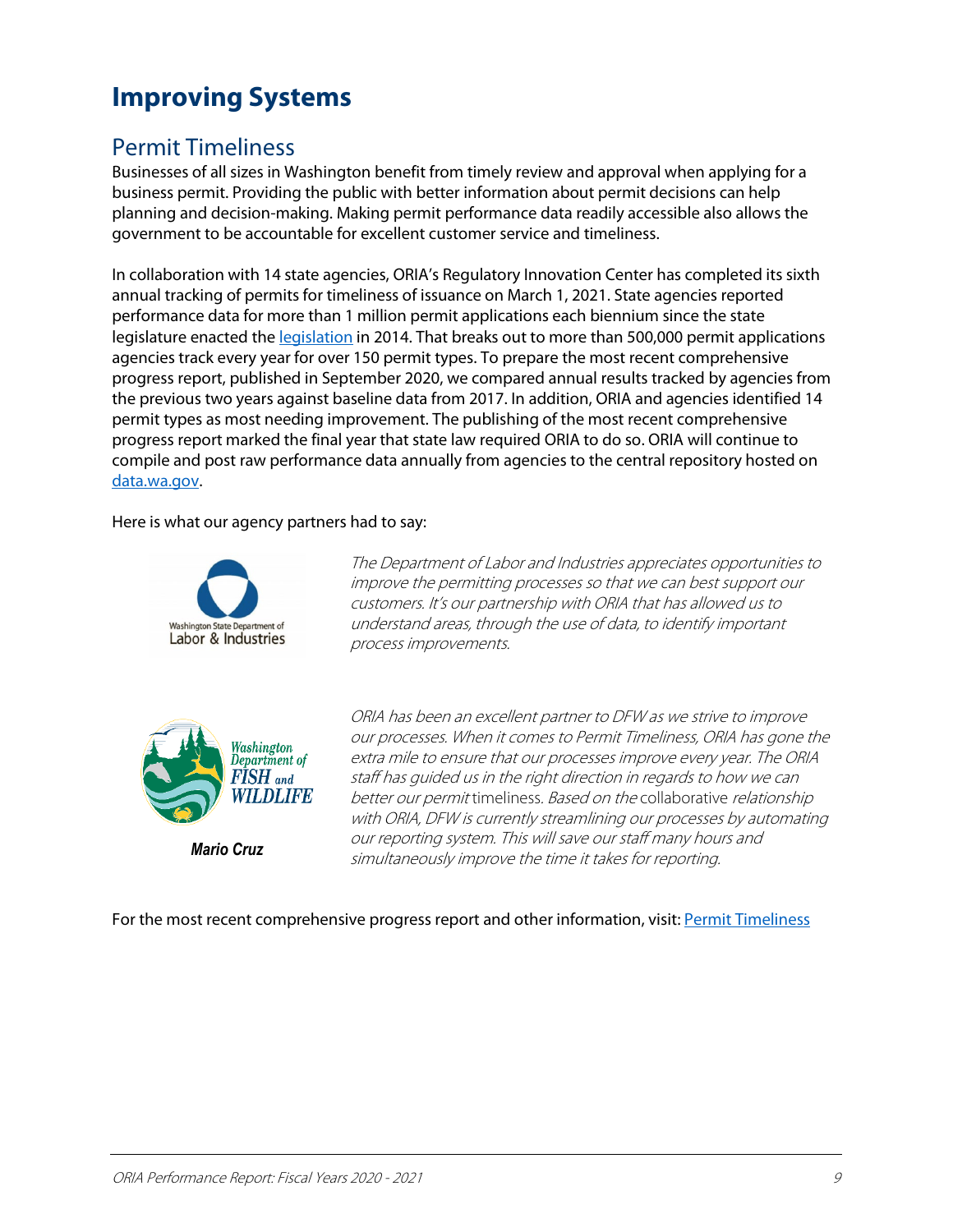# <span id="page-12-0"></span>Regulatory Fairness Act

The state's Regulatory Fairness Act (RCW 19.85) requires state agencies to consider the economic effects of proposed regulations. Agencies must calculate the costs to businesses and mitigate disproportionate costs for small businesses where possible. In 2016 the State Auditor's Office published a [performance audit](https://portal.sao.wa.gov/ReportSearch/Home/ViewReportFile?arn=1018365&isFinding=false&sp=false) that determined many agencies struggled to follow the Act. The SAO recommended that the legislature appoint a central entity to help agencies improve the implementation of the Act's requirements. In 2017, the legislatur[e assigned](https://app.leg.wa.gov/billsummary?BillNumber=1120&Year=2017) ORIA that responsibility.

In 2020, the SAO conducted anothe[r performance audit](https://sao.wa.gov/wp-content/uploads/Tabs/PerformanceAudit/PA_Reassessing_Implementation_Reg_Fairness_Act_ar-1027267.pdf) to gauge whether agencies had improved compliance since 2016. Agencies showed significant improvement from the results of the 2016 audit. For example, agencies were more consistent in completing the Small Business Economic Impact Statement when required. Also, nearly 90 percent of the less-than-minor cost claims were fully supported compared to the last audit, when only half were fully supported. Overall, agencies were affirmative about the level of support ORIA gave them to navigate the Act's requirements.

Here is what our agency partners had to say:



*Bryon Welch*



The Office of the Insurance Commissioner staff have really benefited from the ORIA staff and their outreach, training, and published resources. We now have a much greater understanding of the Regulatory Fairness Act, and it has improved our internal rulemaking processes. ORIA is a vital resource for state agencies, and we are fortunate to have them serving the state agencies and citizens of Washington!

At the Department of Licensing, we have been working to better communicate requirements in the APA and RFA with our respective program areas who conduct rulemaking. ORIA has saved us time and resources and helped bring DOL into better compliance with the RFA. With such limited capacity on my own team, it feels so valuable to share this office with our partners in other agencies. We don't always need help, but when we do, we use the tools and materials on ORIA's website and have contacted the office to consult with their staff. I feel more confident knowing I am doing the right thing for our customers with ORIA as a sounding board and a third party to help provide us with perspective.

ORIA's Regulatory Innovation Center supports agencies in many ways. We support guidance documents, checklists, FAQs, templates, and other tools available on our website for agencies to use. We continue to improve and add new tools. For example, we have kept a copy of the SAO's minor-cost threshold calculator and have since launched an improved calculator accompanied by a custom video tutorial. The Center facilitates regular quarterly meetings with agency subject matter experts to share best practices. We also supply a tailor-made overview of the Act and SBEIS requirements for individual agencies at their request.

Finally, ORIA offers agencies the opportunity to enter convenience contracts for economist support for minor cost calculations and SBEIS preparation. We renewed our roster of qualified economic analysis firms during the biennium, conducted a second competitive bid process, and retained the successful firms.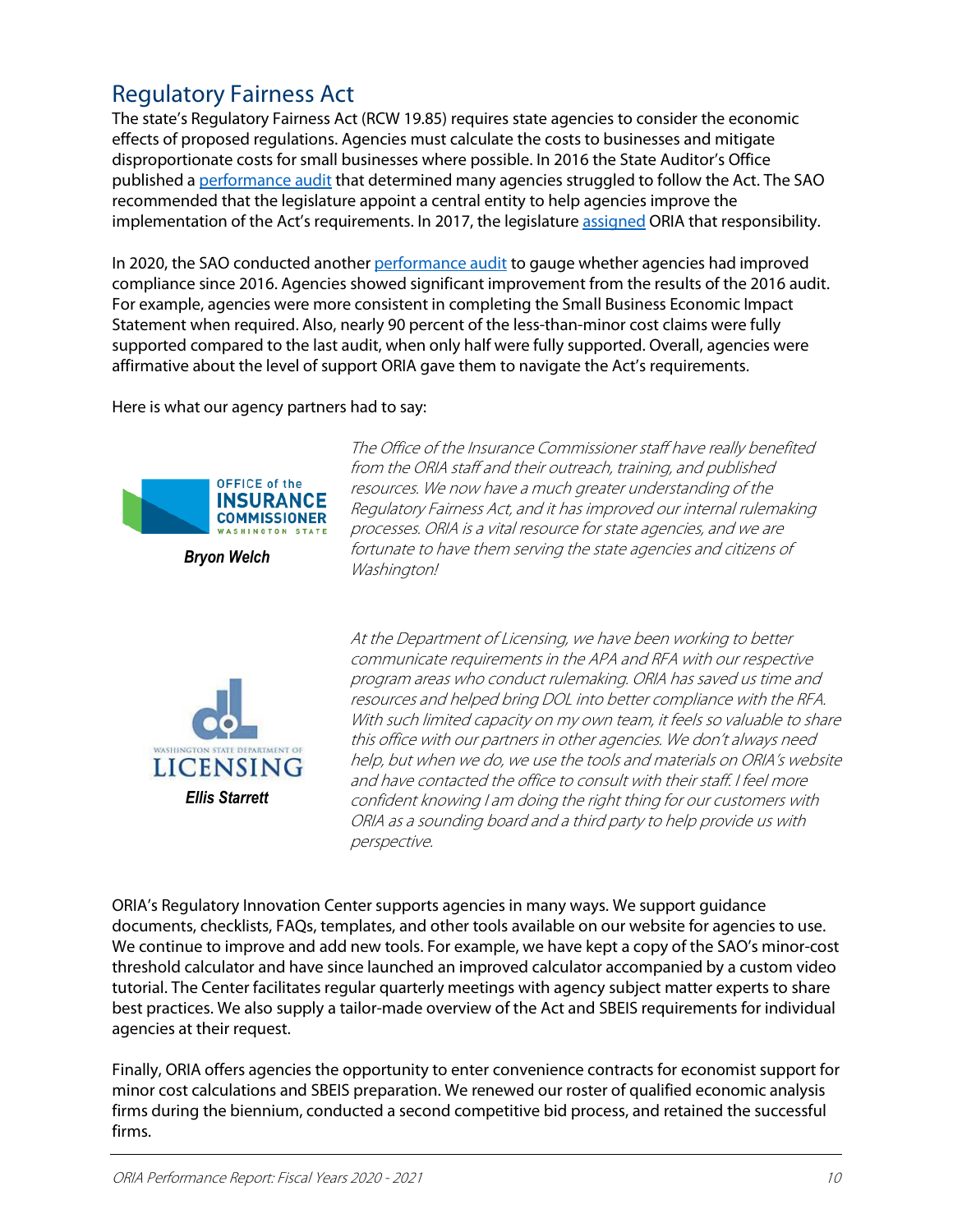ORIA will continue to meet with agencies to understand better the successes and unique challenges each may face implementing the Act and facilitate sharing best practices between agencies. We will also continuously improve existing tools and guidance and assess if more are needed. We will continue to address the recommendations made by the SAO in 2020 to provide agencies more training on the application of exemptions and help agencies access reliable, consistent data about the businesses they regulate.

To view the tools and guidance documents to support better implementation of the Act, visit: [Regulatory Fairness Act Support.](https://www.oria.wa.gov/site/alias__oria/934/Regulatory-Fairness-Act-Support.aspx)